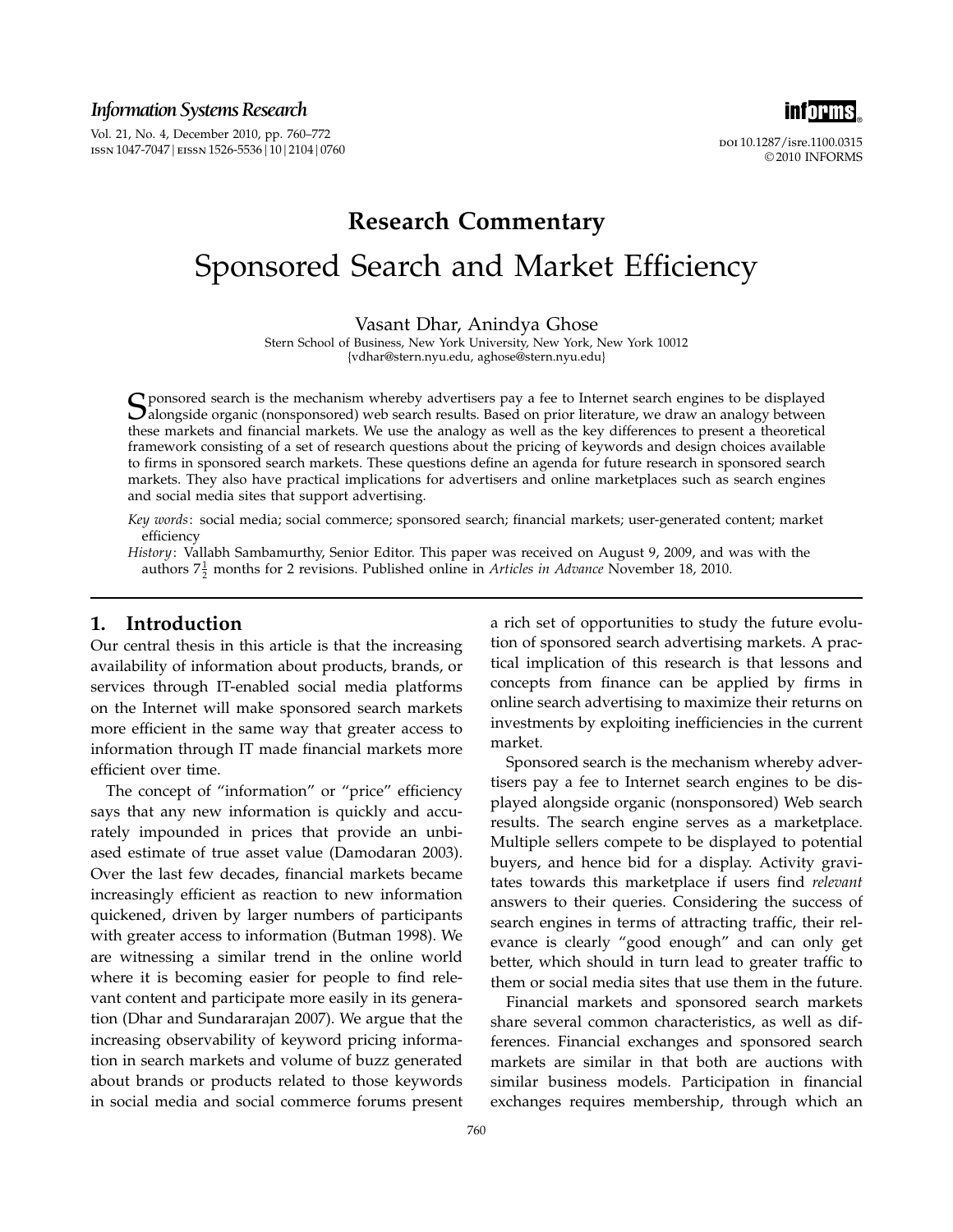exchange controls risk, such as the ability of members to make good on their obligations in a transaction. A central objective of financial exchanges is to provide deep liquidity, typically measured in terms of volumes transacted. Indeed, their profitability is driven by volume since they earn commission based on the number and size of transactions. Providing a liquidity pool creates two-sided network effects, attracting buyers and sellers in a virtuous cycle. Like financial exchanges, sponsored search markets also attempt to create network effects by attracting search query volume and thereby sponsored search advertisements, which form the basis for their business model. They try to accomplish this goal by making searches more relevant to their visitors, who are the potential "buyers." The "sellers" are advertisers, whose goals are to reach the right segment of buyers while minimizing their bidding costs and maximizing their revenues.<sup>1</sup> Price discovery in both markets occurs because of the exogenous information generated about the item being traded, which is reflected in its aggregate demand. Finally, financial portfolio managers typically attempt to optimize portfolio performance through a careful selection of assets, given a budget. This is similar to what online search advertisers do, namely, optimize marketing spend through the selection of keywords subject to a budget constraint.

The differences between the two types of markets are equally interesting. In financial exchanges, the entity being bid on is a stock as opposed to a keyword. In sponsored search markets, advertisers bid for rank and not just on "winning" the auction by being the highest bidder (although being towards the top of the auction is considered desirable). Viewed in this way, there are only bidders in sponsored search markets with a subset of the top bidders being displayed if their bids exceed the minimum reservation price established by the marketplace.

Another key difference between the two markets is their contrasting transparency. In financial markets the algorithm for winning is known to everyone and is based on price and time—the highest bidder wins the auction and ties are resolved by who gets there first. The high level of transparency is achieved via a considerable amount of regulation aimed at providing a level playing field for buyers and sellers. In contrast, sponsored search markets are relatively opaque. Price is only one factor in ranking. The ranking also takes into account the past "performance" of the keyword being auctioned such as previous click-through rates and other factors related to landing page quality that are not completely transparent to bidders. Because of this lack of transparency of the ranking algorithm, sponsored search markets are correspondingly far less transparent than financial exchanges. This creates an incentive for sellers to try to estimate the ranking criteria. In fact, the emerging industry of search engine marketing/optimization is largely dedicated to inferring the ranking criteria in sponsored search advertising even though the ability of search engines to change the criteria at little or no cost is a significant disincentive for advertisers to game them.

Financial markets and sponsored search markets have emerged during very different stages of technological maturity. Historically, the high costs of maintaining and running a continuous auction in financial exchanges necessitated that they limit themselves to listing stocks that had a significant trading interest or liquidity. Being listed on an exchange required extensive scrutiny. In contrast, there are relatively minor risks involved in what keywords can be bid on in sponsored search, so the universe of symbols in sponsored search markets is potentially much larger, with no regard to the inherent interest in them. While sponsored search auctions could in principle be continuous similar to financial markets, they are mostly periodic. While rankings for a given keyword fluctuate a bit, they do not change significantly in real time. In this respect, sponsored search is in its early days, not unlike financial markets in their early days. Just as IT facilitated information access in financial markets, we expect the same to occur with sponsored search keywords, especially considering the ease with which information can be created and accessed in Web 2.0 based tools such as social media platforms and sites that harness the wisdom of the crowds.

Why do we expect Web 2.0 technologies such as social media and social commerce to be significant

<sup>&</sup>lt;sup>1</sup> Note that there is also another demand-supply curve in these markets wherein the buyers are advertisers who wish to purchase a slot on the search engine results page while the seller is the search engine who auctions these slots. However, this distinction is less relevant to our article and hence, we refrain from discussing this in more detail.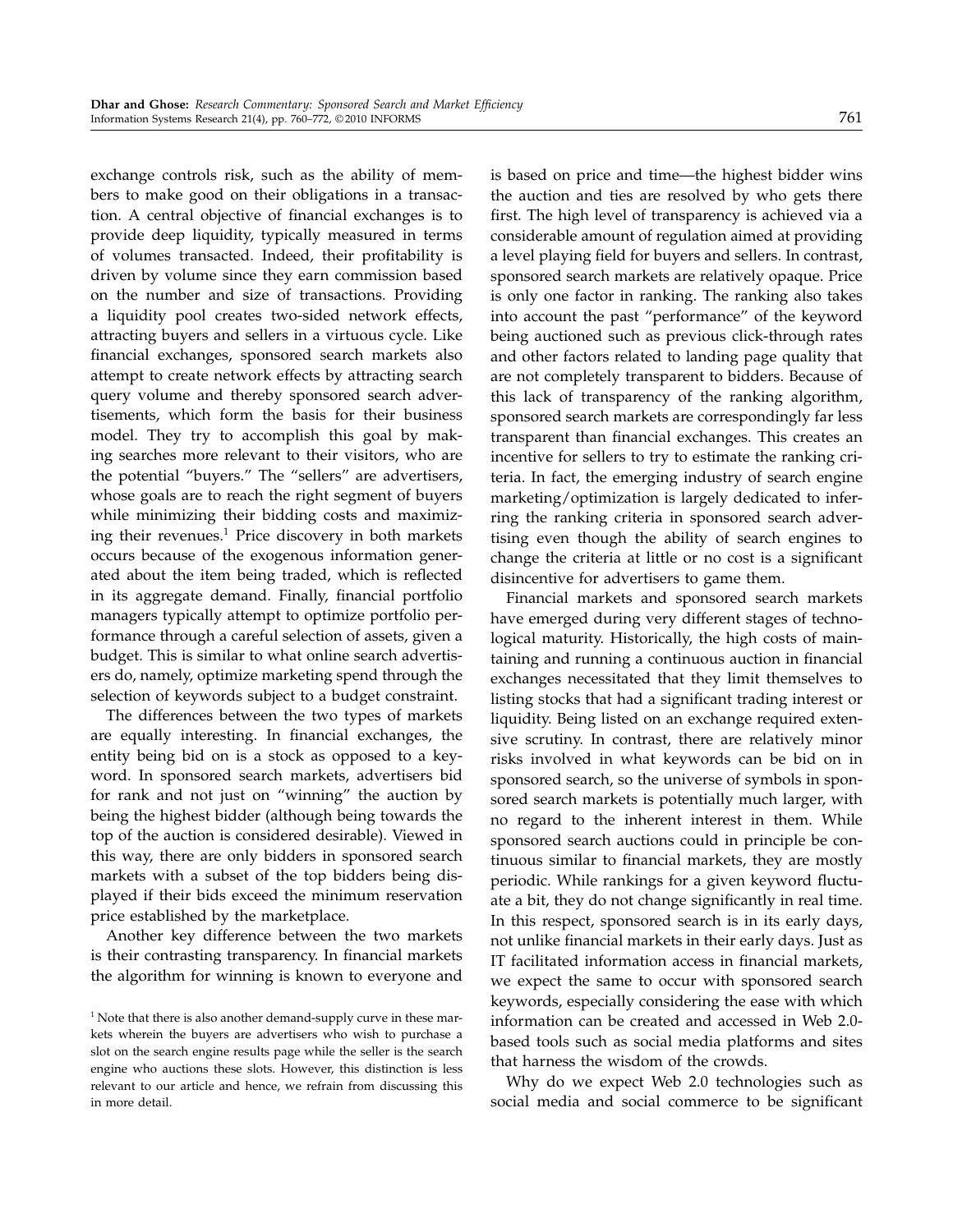drivers of sponsored search market efficiency in the future? One basis for this expectation is that much of the current research in this area shows that for certain types of content, users value opinions of other users or the "wisdom of the crowds" more than those of "experts" or authoritative sources (Dhar and Chang 2009). This phenomenon threatens to break the hegemony of traditional content creators since it motivates large numbers of people to become high-quality publishers of information. User-generated content in social media spaces is an unprecedented source of rich information about a very wide variety and continuously evolving set of subjects, some mainstream and others very specialized. Users are creating and contributing useful content, covering both popular concepts as well as niche, obscure subjects that many firms and marketers do not anticipate. Indeed, users are increasingly rating, recommending, reviewing, tagging, and commenting on textual content such as in blogs, product reviews, social networks, and reputation systems. By connecting customers to customers, online social commerce is leveraging those connections for commercial purpose by moving the wordof-mouth needle from "buzz" to "buy" (Decker 2010). For example, online retailers have found that customer reviews are the most effective user-generated social tactic for driving sales because there is high demand for this content by shoppers. In addition, there is evidence that social media content (UGC) can drive increases in search engine traffic itself (McCarthy 2010). In May 2010, the website that got the highest amount of traffic from social media sites like Facebook was Google (Heseltine 2010).

It could legitimately be hypothesized that there is a significant amount of "noise" in social media content compared to financial markets, which would dampen their legitimacy. Unlike financial markets where information came largely from known agencies with established degrees of credibility, the Web provides significantly more diversity in terms of information sources and their credibility. For example, there could be thousands of reviews for products, all of which constitute relatively raw data that need to be researched and analyzed, making data interpretation costly. This is true. However, we anticipate these costs going down over time because of better systems for

information filtering and interpretation. Several systems for aggregating and summarizing content from social media and social commerce spaces are being made available to users. For example, Microsoft has incorporated this kind of system in its search engine Bing, wherein it summarizes reviews for computers and electronics products. We would expect the content to be summarized, interpreted, and digested faster in the future, and hence reflected in the bidding behavior of advertisers in sponsored search. By this logic, we would expect the time lag between a change in the popularity of conversations involving certain keywords in social media sites and a corresponding change in the demand for those keywords in search engines to go down over time, all other factors being constant. In other words, we expect the efficiency of sponsored search markets to increase over time.

# 2. Prior Research in Financial Markets and Sponsored Search Markets

There is a large body of literature that has studied the impacts of information technologies on financial markets in terms of the impacts of lower costs, higher speed, more transparency, and faster reaction times of market participants (see Butman 1998). The most direct evidence regarding increasing efficiency of financial markets is from Butman (1998), who compared market reactions of thousands of stocks to negative and positive earnings surprises between 1995 and 1998 to those between 1983 and 1989. The price reactions that took three to four weeks in the 1980s took only two days in the 1990s (Butman 1998). For a detailed review of the literature on financial and search markets that is relevant to this paper, please refer to the online appendix.<sup>2</sup>

The explanation for these findings was that the use of advances in IT such as faxes and the Internet had contributed to faster dissemination of information and resulted in stocks adjusting much faster to news. Since then, price adjustments in response to new information have continued to become faster. Reaction times in the current world of rapid and

<sup>2</sup> Additional information is contained in an online appendix to this paper that is available on the Information System Research website (http://isr.pubs.informs.org/ecompanion.html).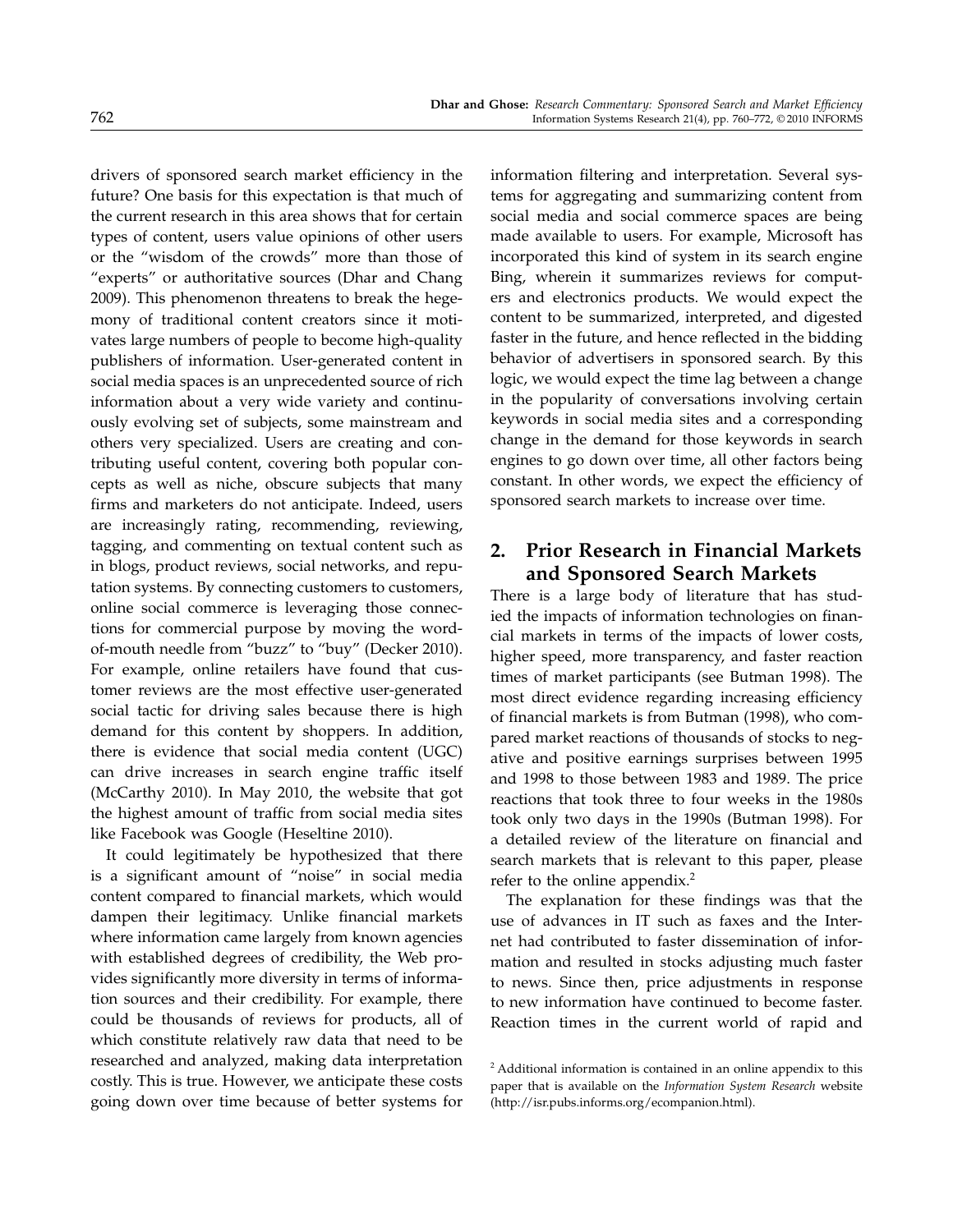ubiquitous information access and algorithmic trading are often measurable in seconds or less.

The focus in much of the literature on empirical finance has been on asset pricing. The capital asset pricing model (CAPM) has been the simplest and most enduring baseline model for asset pricing (Sharpe 1964). The general form of this model is the following:

$$
E(R_i) = R_f + \beta_i (E(R_m) - R_f),
$$

where  $E(R)$  is the expected return of the asset,  $R$  is the risk free rate of interest, and  $\beta_i$  is the sensitivity of the expected asset returns to market returns. In this model, the market is the major "risk factor" that explains returns of all stocks to degrees signified by their respective betas. Much of the subsequent research in empirical finance focused on extensions to the CAPM to account for the large number of additional (to the market in the above equation) risk factors that impact security returns. These types of models are known as "factor models" because they attempt to account for an asset's returns using factors that are relevant to that asset. For example, "size" is a typical risk factor because large capitalization stocks have been observed to behave differently from small capitalization stocks. Another commonly used risk factor is "industry" because stocks in the same industry, say automobiles, would be subject to similar risks that are different from those factors impacting, say, oil stocks. The well-known BARRA and other factor models that grew out of the work of Rosenberg (1974) use these types of risk factors in estimating returns of stocks. In these models, each asset has a beta (its sensitivity) with respect to each factor that is used to estimate its expected returns.

Some of the more recent work in empirical finance has added "liquidity risk" as a risk factor to factor models, and has examined the impact of liquidity on valuation and on market behavior. This work is summarized in Acharya and Pedersen (2005). The genesis of research in liquidity goes back to a fundamental result by Amihud and Mendelson (1987) on NYSE stocks between 1960 and 1980, which showed that illiquid stocks are associated with higher returns, implying that investors pay a "liquidity premium" for trading in the more liquid stocks by accepting lower returns. Conversely, investors are "rewarded" with higher returns for holding illiquid stocks. This observation has had numerous explanations for its existence (see Bodie et al. 2005). More recent work by Amihud (2002) showed that illiquidity is associated with higher ex ante returns and that lower liquidity is associated with a serial correlation in returns.

In contrast to financial markets, sponsored search markets are relatively new, but online advertising has come a long way in the last decade. The ascent of search engines such as Google, Yahoo, and MSN is driven by their unique position to sell new forms of advertisements. The increasing ubiquity and popularity of this mechanism has motivated several streams of work from multiple disciplines to examine a wide set of issues. Despite the vast body of theory work (for a summary of the theoretical literature, see Ghose and Yang 2009), very few empirical results exist in online sponsored search advertising. One stream of work has so far focused on examining issues related to adverse selection (Animesh et al. 2009), and keyword pricing differences based on ad context (Goldfarb and Tucker 2009). Another stream of work has begun to use firmlevel data from search engine advertisers and marketing firms to examine the drivers of click-through rates and conversion rates along with the profitability of different positions on the search engine (Rutz and Bucklin 2007, Agarwal et al. 2008, Ghose and Yang 2009, Yang and Ghose 2010). Notably, Ghose and Yang (2009) show that keywords that have more prominent positions on the search engine results page, and thus experience higher click-through or conversion rates, are not necessarily the most profitable ones—profits are often higher at the middle positions than at the top or the bottom ones. An emerging stream of work has begun to use structural modeling approaches to examine issues such as externalities, consumer surplus, and social welfare (Song and Mela 2009, Jeziorski and Segal 2009, Athey and Nekipelov 2009). The final stream of work related to this article considers the issue of identifying relevant keywords (Joshi and Motwani 2006, Abhishek and Hosanagar 2007) and producing algorithms on how much to bid given budget constraints (Rusmevichientong and Williamson 2006).

Despite the copious literature on sponsored search, our understanding of selecting the most profitable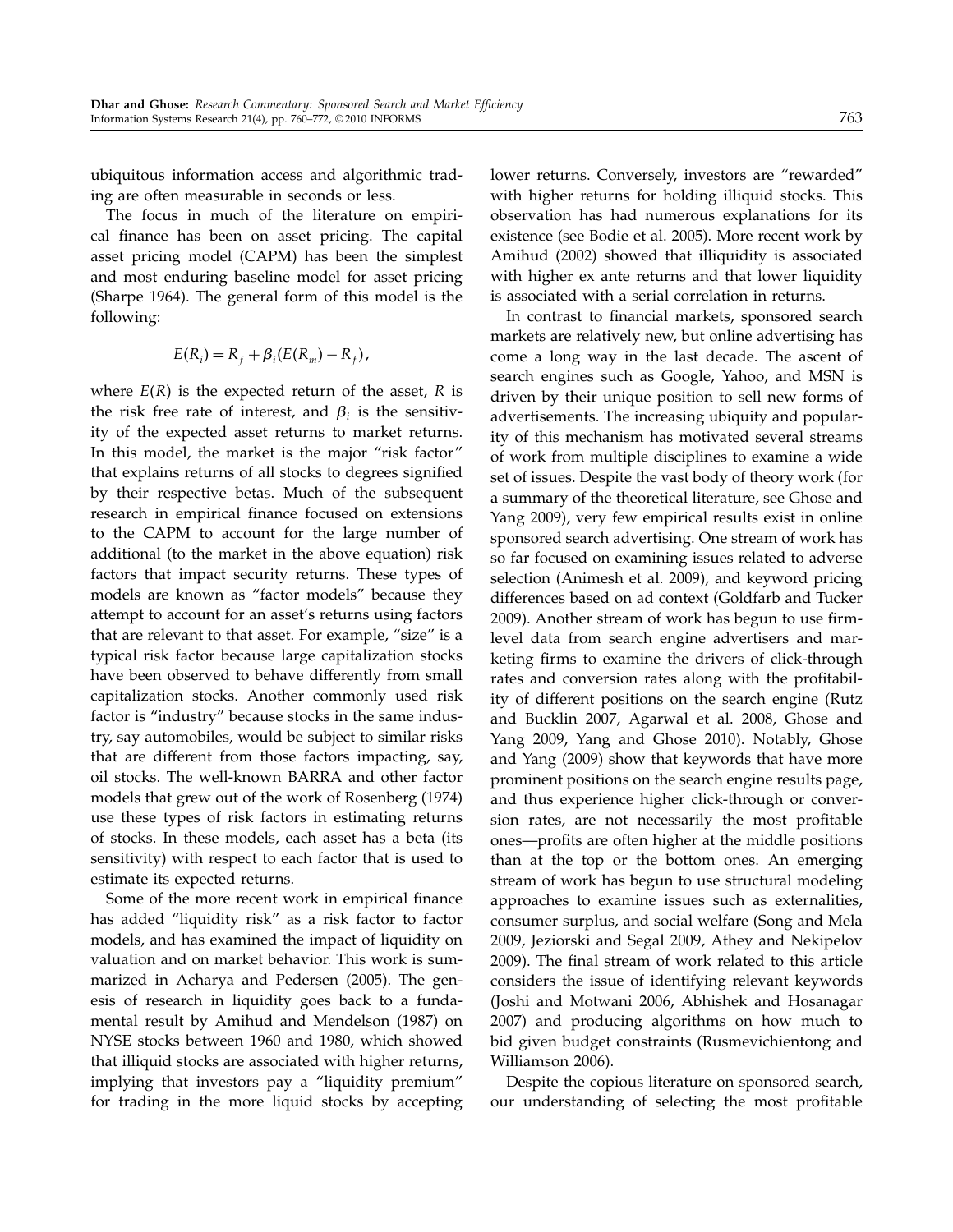set of keywords and deciding on how much to bid on them in sponsored search is still very nascent. This is primarily because the drivers of keyword pricing have not been studied in depth. Indeed, keyword pricing in sponsored search can be a complex problem. For a given keyword, the advertiser faces a different search volume across different search engines and this is reflected in the difference in bid prices across the search engines for a given keywordadvertiser pair. Even within a given search engine, different advertisers bid differentially for the same keyword. In addition, the same advertiser may bid differentially for a given keyword at different times on the same search engine. These data remain to be analyzed in detail, and the empirical issues we outline in this article are intended to provide future researchers with a broad framework that can be examined using scientific methods on the vast amounts of real-world data that are being generated through electronic commerce and social media.

# 3. Framing a Future Research Agenda

Before presenting our research questions, we need to define the variables to which they refer. These are presented in Table 1.

| Description of Terms Used in the Paper | Table 1 |  |  |  |  |
|----------------------------------------|---------|--|--|--|--|
|----------------------------------------|---------|--|--|--|--|

| Market efficiency  | Time lag between information dissemination through<br>the Web and its impact on bid prices                                          |  |  |
|--------------------|-------------------------------------------------------------------------------------------------------------------------------------|--|--|
| Keyword volume     | The frequency with which a keyword occurs in social<br>media over a given time period                                               |  |  |
| Keyword liquidity  | The number of unique searches for a given keyword<br>over a given time period                                                       |  |  |
| Keyword volatility | Standard deviation of bid prices for a given keyword<br>over a given time period                                                    |  |  |
| Advertiser demand  | The number of unique advertisers who compete in<br>an auction by placing bids for a given keyword                                   |  |  |
| Long tail keyword  | A "niche" or relatively obscure keyword whose<br>search volume is very low compared to the more<br>popular or "short head" keywords |  |  |
| Generic keyword    | Keyword that does not identify either an advertiser or<br>a brand but simply refers to a generic product                            |  |  |
| Branded keyword    | Keyword that does identifies the brand<br>(manufacturer, retailer, or product brand)                                                |  |  |
| Broad match        | If any of the keywords in the ad match the words<br>contained in the search query.                                                  |  |  |
| Phrase match       | If the keywords in the ad are in the same order as<br>they are in the search query                                                  |  |  |
| Exact match        | If the keywords in the ad match the exact order as<br>they are in the search query.                                                 |  |  |

Our theory of sponsored search markets builds on findings from prior work that show how economic value is embedded in online social media content (Ghose et al. 2006, Forman et al. 2008, Archak et al. 2008). If there were economic value, we would expect firms to engage more actively in monetizing this content. Our objective is to state the research questions that will frame inquiry in this area. Answers to these questions will help us understand how we should expect advertisers and search engines to behave in the future as sponsored search markets mature. Our thinking is driven by how financial markets matured over time, becoming progressively more efficient. During this maturation, players who were able to understand the inefficiencies benefited enormously. There are similar opportunities for advertisers in sponsored search markets. We classify the research questions into two sets as follows.

(a) How should keywords be priced in sponsored search advertising? Should we expect mispricing to occur and be exploitable my advertisers?

(b) What kind of design choices exist for advertisers and search engines? Specifically what payment mechanisms are optimal for advertisers under different conditions? How should advertisers design their advertising strategy, choose the type of match to use, content and style of ad creative, and landing page content quality, and on which search engine platform to advertise?

#### 3.1. Keyword Pricing

There is accumulating evidence in the literature that the level of UGC in different social media forums such as blogs, product review sites, and other kinds of sites promoting "wisdom of the crowds" and "social commerce" play a key role in influencing the level of buzz about firms, brands, and products in the online world (see, for example, Archak et al. 2008, Forman et al. 2008, Dhar and Chang 2009, Ghose and Ipeirotis 2010). A good surrogate for this level of buzz is consumer search volume using specific keywords. This in turn is associated with advertiser demand for those keywords on search engines. The impact of the differences in advertiser demand on search engines should be reflected in the varying bid prices for those keywords. Our central thesis is that the volume of content about subjects that is being created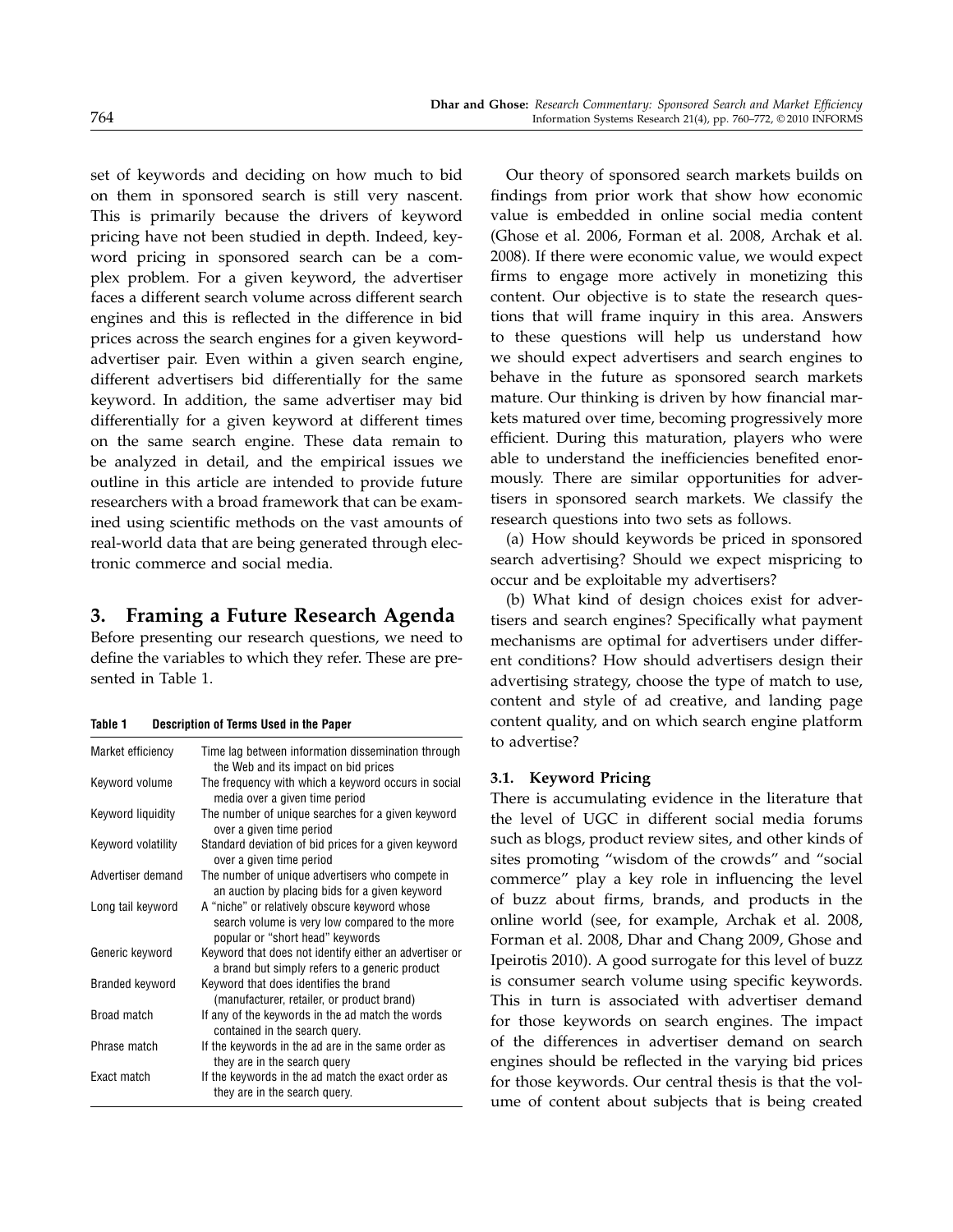by users in various social media and social commerce forums is an indication of "demand" for those subjects and should translate into a direct economic value for them.<sup>3</sup> The analogy here with the capital asset pricing model is that the overall level of buzz across subjects in the aggregate is similar to the "market factor"—the higher the buzz, the higher the overall keyword prices, but different keywords would have sensitivities to "the market" and other factors relevant to them. Given that queries on search engines take the form of keywords, we would expect advertiser demand to be proportional to the level of volume (or popularity) of such user-generated content on social media and social commerce sites. The level of advertiser demand should be reflected in the bid prices. Accordingly, increased search volume should have an impact on advertiser-level competition for those keywords and a consequent impact on keyword prices.

The thesis above states a general relationship just as capital asset pricing models do, recognizing that there will be cases where search volume has no obvious commercial implications (i.e., zero betas). An increase in the use of the term "volcanic ash," for example, may be purely informational or fleeting, with no necessary economic consideration. Our focus, however, is on subjects such as products, brands, and firms, where there should be a relationship between buzz and demand. This leads to the first and primary research question, namely, what is the pricing model for keywords in sponsored search advertising?

To investigate that question, we propose a research framework that breaks down keywords into several attributes that we hypothesize are determinants of economic value. These are similar to factors in asset pricing models. As mentioned above for example, "the market" is a dominant factor in explaining prices of individual stocks, and we expect a similar market factor to impact keyword prices across the board. We are interested in highlighting both the speed and magnitude of changes in keyword prices as a result of changes in the volume of buzz around those keywords. Moreover, our interest is in specifying other

first-order factors that we expect to impact keyword prices. Specifically, we consider the following: (i) branded versus generic keywords; (ii) more liquid versus less liquid keywords; (iii) short head versus long tail keywords; and (iv) futures and derivatives markets for keywords.

Social media content is rich and diverse. Much of this content often contains conversations regarding new products or brands, and can refer to the manufacturer, the retailer, or the actual product. Thus, buzz that is generated in social media and social commerce forums can be specific to a brand. For example, we might find the spike in buzz about the "Nikon D700" far greater than about "SLR cameras" when the camera is released or something noteworthy about that particular model is discovered by consumers, which can often result in conversations about that model among online customers.

Studies of consumer search patterns reveal that people use generic keywords (such as SLR cameras) when they are in the early part of their consideration life cycle and are seeking information, whereas branded keywords (such as the Nikon D700) are more likely to be used when consumers are closer to their purchase decision (Kaushik 2009). We might therefore expect the beta (the extent of price sensitivity) for branded keywords to be higher than those for generic keywords, with the expectation that an increase in buzz related to branded keywords will be reflected in purchase decisions. This motivates the following question that correlates price with keyword type:

(a) Keyword specificity question (magnitude): Will bid prices for "branded" keywords within a search engine change more than bid prices for "generic" keywords for an equivalent change in buzz volume?

In addition to considering the relative magnitude of price changes, a related question is whether increases in volume of buzz related to branded keywords will be reflected faster in prices than for generic keywords. This leads to the following:

(b) Keyword specificity question (speed): Will bid prices for "branded" keywords within a search engine change faster than bid prices for "generic" keywords for an equivalent change in buzz volume?

If the answer to the above question turns out to be positive, this could be an indication that the market for branded keywords is more efficient than the

<sup>&</sup>lt;sup>3</sup> This association is well established in the literature on word-ofmouth where we have seen a positive relationship between product sales and the content of user-generated product reviews (see, for example, Archak et al. 2008, Ghose and Ipeirotis 2010).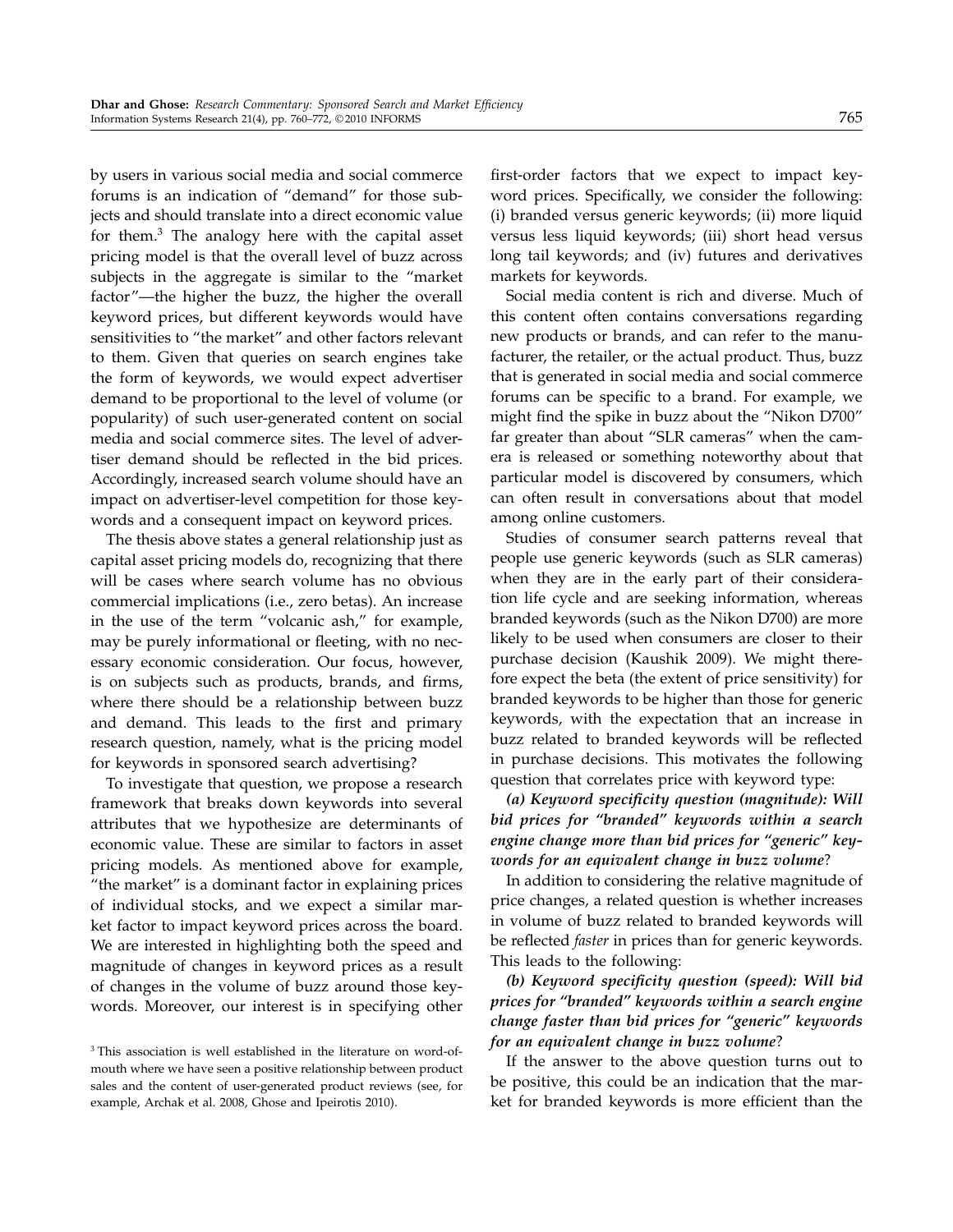market for generic keywords. There could be several reasons for this, but the message would be that social media content relating to brands has value and people pay more attention to it than generic content. A negative observation might suggest that the brand-related social media content is largely noise and thus ignored by advertisers.

The concept of "liquidity" has been studied extensively in the financial literature. It refers to the ease with which an asset can be converted to its theoretical economic value through a transaction. The more liquid an asset, the more easily it can be converted to, say, cash. Volume is a typical proxy for liquidity in that something that is transacted more is generally convertible more easily than if it is thinly traded. As mentioned earlier, an enduring observation in finance is that liquidity has economic value (Amihud and Mendelson 1987). People are willing to pay for more liquid assets relative to illiquid ones, all else being equal.

The concept of liquidity in sponsored search markets is similarly motivated. Higher volumes of keyword searches indicate higher levels of liquidity for those keywords in terms of number of impressions. The arrival of "new information" in the online world, however, can be quite different than in the financial arena where there is a lot of attention around anticipated events such as earnings announcements, and immediate reactions to unanticipated events such as investigations, resignations, dividend initiation, etc. In the online world, new information often permeates more slowly due to its diversity, inherent potential noise, and more amorphous nature. Our expectation is that the speed with which new information impacts pricing will be proportional to the liquidity of the keyword, the expectation being that a keyword that is already very prevalent in searches is likely to be impacted less in terms of pricing than an illiquid one. This motivates the following question, which correlates bid price with search volume:

(c) Liquidity question (magnitude): Are changes in bid prices of more liquid keywords within a search engine lower than the changes in the bid prices of the less liquid keywords for an equivalent change in buzz volume?

Thinking in terms of factor models, the above question asks whether the price changes of different types of words have different sensitivities to liquidity. This line of thinking is similar in spirit to that of liquidity as a risk factor impacting asset price changes. As with the keyword-specificity question, a natural question concerns the speed with which prices of liquid keywords will adjust relative to illiquid keywords for an equivalent change in search volume:

(d) Liquidity question (speed): Are changes in bid prices of more liquid keywords within a search engine faster than the changes in the bid prices of the less liquid keywords for an equivalent change in buzz volume?

The questions articulated up to this point raise another natural question, namely, when do bid prices behave symmetrically in response to increases and decreases in buzz volume. It is conceivable that for some keywords, after awareness is generated, prices remain high independent of subsequent buzz. That is, these keywords may display stickiness in prices such that even after a decline in the volume of buzz (and consequently in the volume of search), bid prices on search engines for those keywords remain at the same level as before. This calls attention to the need to examine in what situations or for what types of keywords we might expect prices to increase in response to volume but remain sticky, that is, not revert to previous levels when buzz decreases. The question can be framed as follows:

## (e) Directional symmetry question: When is the relationship between keyword prices and buzz volume unidirectional versus bidirectional?

The above question seeks to identify situations in which once awareness is generated, bid prices remain unchanged with subsequent buzz. An equally interesting question is whether we would expect price stickiness to be inversely correlated with price sensitivity. Specifically, if prices are highly sensitive to buzz volume, is it likely to be indicative of a bidirectional relationship? Is this more likely to be true of branded versus generic keywords?

The next two research questions consider the behavior of "long-tail" versus "short-head" keywords. For some time now, we have seen that the Internet has been shifting consumer purchases from the more popular products to the relatively more niche and obscure products because the latter have become easier to find compared to before the Web.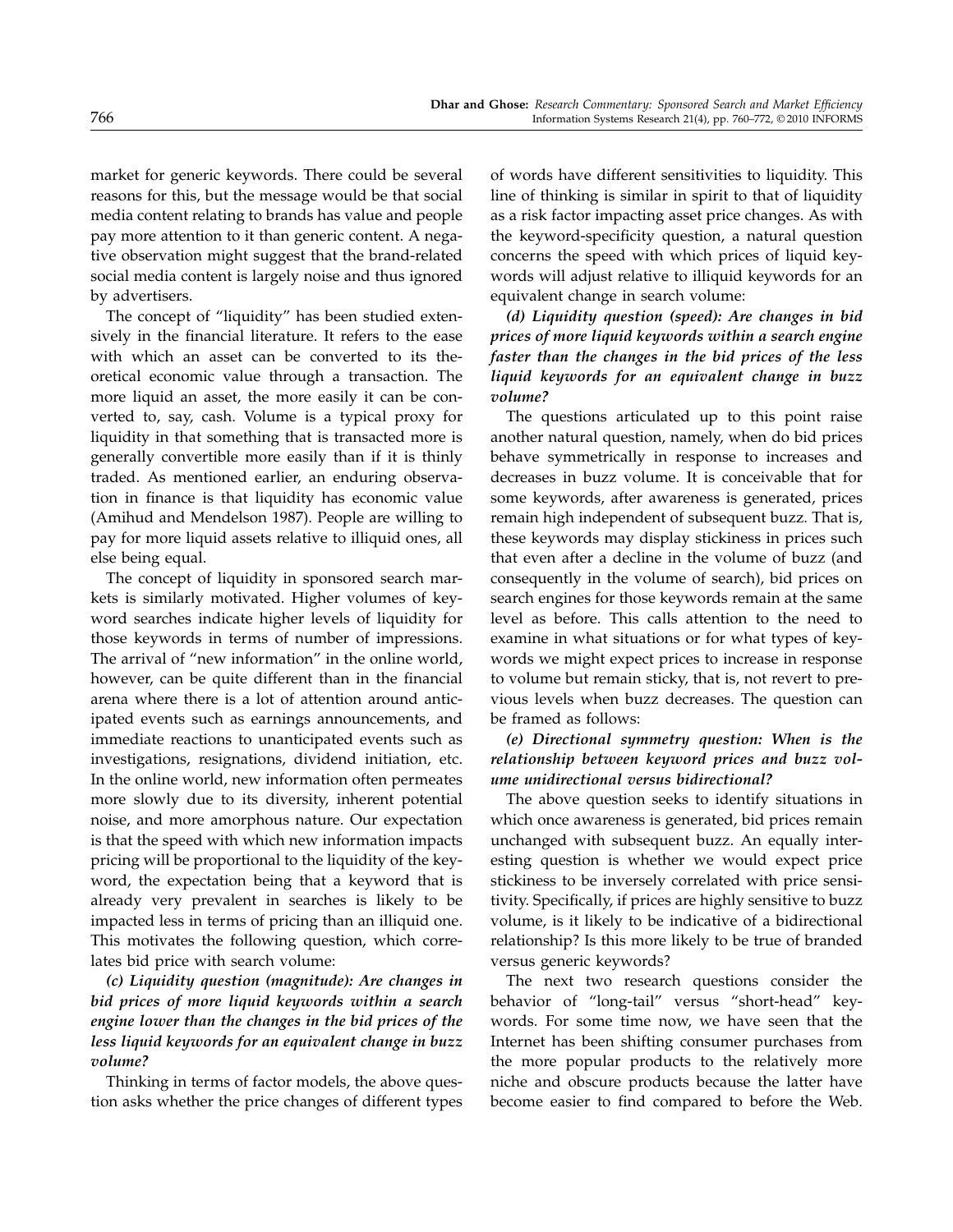Indeed, the term "long tail" was coined by Chris Anderson (Anderson 2006) to describe the emergence of niche markets that were not feasible in the physical world (such as physical stores selling "oversized shoes" for which there is a market that is geographically dispersed and therefore infeasible in the brickand-mortar world but ideal for electronic commerce). The concept has been discussed subsequently in detail in Brynjolfsson et al. (2006). The emergence of such markets creates a demand for obscure keywords and strategies of targeting less competitive and niche markets in addition to the broad markets. Other things being equal, one would expect a greater level of buzz to be generated for the popular products relative to the niche ones.

If short-head keywords have greater demand and consequently higher liquidity on both sides of the market, one would expect the prices for short-head keywords to be less volatile than those of the long tail keywords. The higher the liquidity, the more trades and more frequent the changes in prices. However, in such cases (with higher liquidity) these price changes are likely to be smooth, as opposed to cases with lower liquidity where there might be fewer price changes (because of fewer trades), but the magnitude of these price changes are likely to be larger (higher volatility). Said simply, one would expect prices for the short-head keywords to be less volatile compared to the long-tail keywords where prices are likely to adjust more infrequently but the changes could be of higher magnitude (and therefore more volatile). This leads to the following research question that correlates bid price and volatility of different types of keywords, based on whether they are in the tail or in the head:

## (f) Volatility question: Would the prices for shorthead keywords within a search engine exhibit lower volatility than for long-tail keywords?

Long-tail keywords are also likely to be longer (for example, contain more than three words in length) and more specific in nature than frequently searched generic phrases.<sup>4</sup> These types of keywords are often used by people searching for a specific product or service and are more likely to convert into a sale or

enquiry because user intentions are already quite specific (Kaushik 2009). Accordingly, the level of advertiser demand for these keywords could increase faster than that for the short-head keywords in response to increasing search volume for them.

Finally, in concluding this section, it is worth considering the possibility of futures markets emerging in sponsored search as they did in financial markets. Futures markets arise for commodity products due to the time difference between a contract and a delivery, which often requires buyers or sellers to hedge. At the current time, there are no futures markets in sponsored search. An advertiser cannot buy a ranking on a search engine for the keyword "Olympics 2012" for June 2012. We expect this to change, as some advertisers seek to lock in prices they are willing to pay in the future. The necessary conditions for these markets to emerge would be identical to those in financial markets: commoditization of products, a high level of interest or liquidity, and trust that market makers would indeed deliver on their obligations. If a highly trustworthy counterparty in such a transaction is the search engine or social media/commerce site itself, such a market could prove to be a big money maker for them by enabling them to "sell insurance" to advertisers, guaranteeing them future prices for keywords and allowing for the same type of hedging made possible by futures and options markets. This motivates the following research question.

## (g) Futures/derivatives markets: What attributes of keywords would make them amenable to the emergence of futures and derivatives markets?

In financial markets, derivatives such as futures and options help "complete the market," which means that they enable the complete set of possible gambles on future states-of-the-world to be constructed. The most liquid futures markets are those that provide the most useful hedging potential or an expression of interest in the most covered parts of the market. For example, index futures tend to be heavily traded since they cover large parts of the market of interest to large numbers of investors. These include the S&P 500 Index futures, which represent a set of 500 liquid stocks, and other more specialized indices such as exchange-traded funds (ETFs) represent aggregate prices of certain sectors such as financials, pharmaceuticals, etc. Prices of these indices are based on

<sup>4</sup> See, for example, SEO terminology at www.seojunkies.com.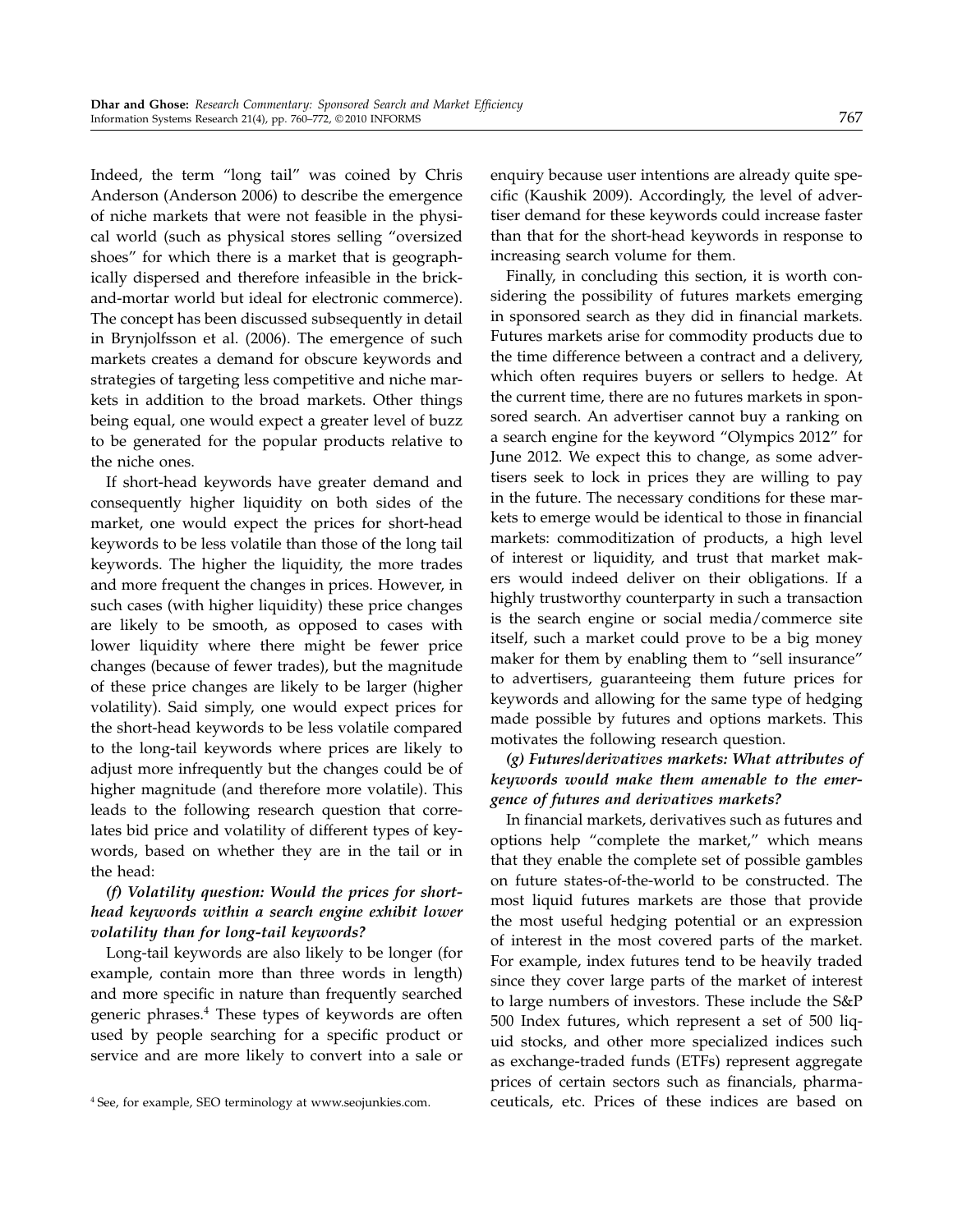the prices of individual assets that comprise them. It is possible that in search markets, indices such as travel or automobiles could become the equivalent of ETFs, consisting of sets of keywords (equivalent to sets of assets) with some kind of weighted aggregate price representing the overall price of the set-ofwords index. As in finance, these derivatives would enable sellers to express gambles on future states of the world that are not currently feasible.

To summarize, the above-mentioned questions present a basic understanding of keyword pricing in sponsored search markets in terms of well-studied concepts in the financial world such as efficiency, volatility, and elasticity. How have researchers of financial markets tested their hypotheses based on similar concepts? What is similar and different about the data emanating from sponsored search markets relative to financial markets?

In large part, researchers in financial markets have studied prices and bid-ask spreads of different assets across time and under a wide range of conditions, including the arrival of new information. Over the last decade, studies have occurred in increasingly granular time intervals, which have led to considerably more sophisticated theories than what existed during periods of low-frequency data. Despite the fact that data quality tends to be a pervasive problem in the world of finance, researchers have been fortunate enough to be able to obtain standard historical data from vendors for hypothesis testing and theory development.

In sponsored search markets, we have a deluge of time series data, which is growing exponentially over time. These data provide a rich set of observables for testing the types of propositions we have stated. At the same time, the vast swath of social media content in online forums is visible and available as well, often grouped by industry or subject. These two sets of data are required to map the interdependence between keyword prices and online buzz, making our questions testable. Fortunately, we are beginning to see the emergence of data sets available to researchers for theory development, which we mention in §4. Nevertheless, given the lack of standard data sources, researchers must be strategic about gathering some of these data themselves.

#### 3.2. Design Choices in Keyword Advertising

There are a number of design choices available to both search engines and advertisers in sponsored search. We focus on two specific ones: choice of payment mechanism, which determines how the marketplace generates revenues and choice of advertising strategy by advertisers, which includes choosing the type of match to use, content, and style of ad creative, landing-page content quality, and which market to advertise on. We elaborate on these two questions below.

## (a) Payment mechanism question: What payment mechanisms such as pay-per-impression, payper-click, or pay-per-conversion are optimal for advertisers?

A promising area for future research would be to examine the profit-maximizing payment mechanism for advertisers and search engines and the associated pricing policies. There is a considerable amount of debate in the trade press with regard to the issue of the optimal pricing mechanism in sponsored search and the use of hybrid auctions. A recent stream of work has begun to examine these issues using various game-theoretic models that incorporate different incentives for different entities involved (Agarwal et al. 2009). The problem is complex because of different payment options available to advertisers, such as pay-per-impression, pay-per-click, or payper-conversion (or action). The three payment models differ based on when the advertiser pays the search engine. In the pay-per-impression (PPI) model, the advertiser pays the search engine every time the ad is shown, irrespective of whether there are any clicks or conversions. In the pay-per-click (PPC) model, the advertiser pays when a user actually clicks on the advertisement. In the pay-per-action (PPA) model, the advertiser pays when an actual concrete action (such as a product sale, filling out a form, subscription to a service, etc.) takes place.

Depending on the product or service being sold, the returns on advertising investments from the three prevalent pricing models could be very different, and hence incentives for participation in these three different mechanisms vary for advertisers. These differences also necessitate different bid prices for each of them, which is a nontrivial decision for advertisers. Keeping in mind our first research question on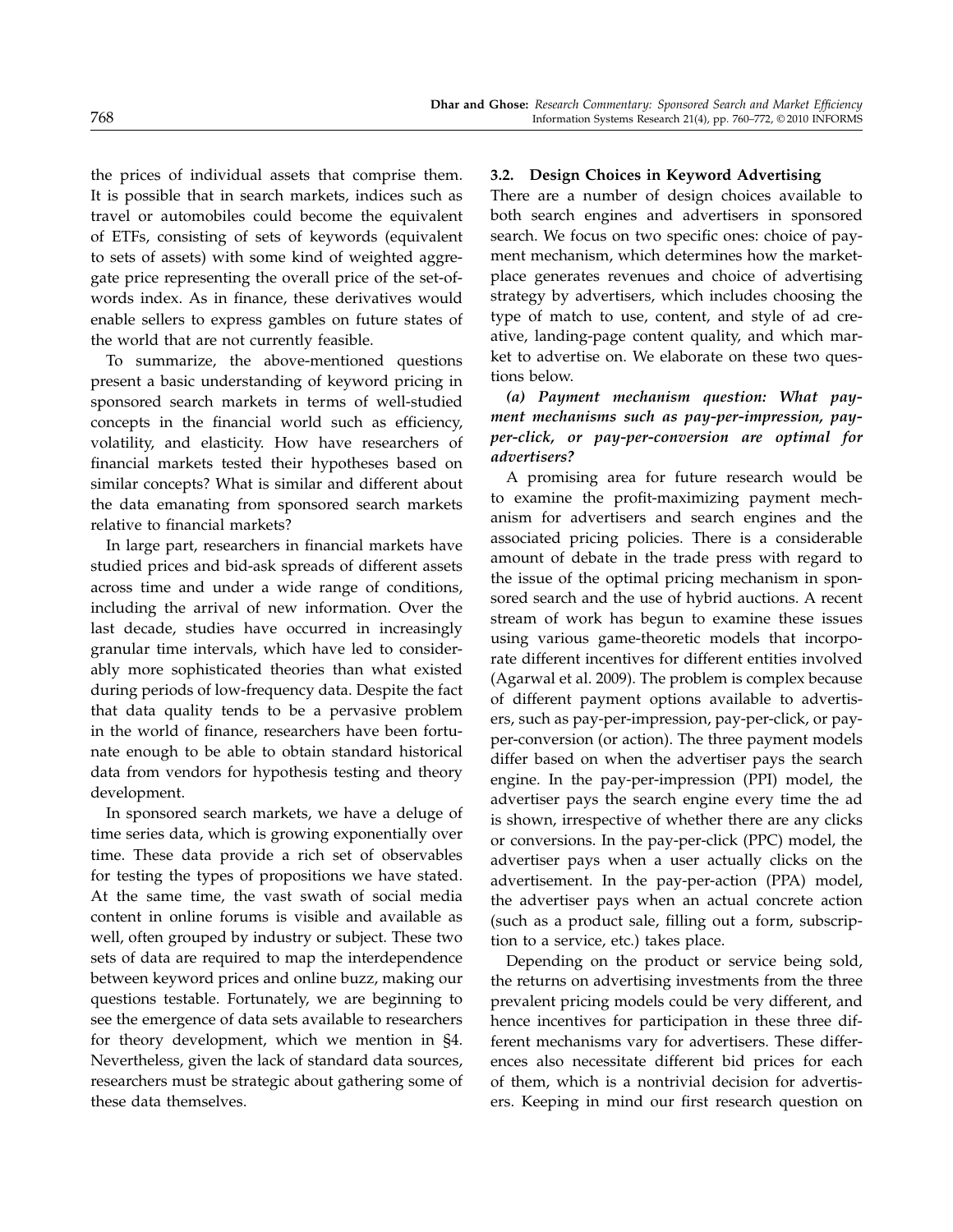keyword pricing, we believe that a comprehensive answer to the above question would necessitate a mix of analytical modeling followed by empirical analysis of experimental and secondary data. We would expect that the answer would be predicated on the nature of the product or the service that is being advertised. For example, for a product, which is not available for sale online, a click-through may be less meaningful than a simple exposure. Hence, it might make sense for advertisers to participate in a PPI mechanism only. On the other hand, for products whose entire transaction from search to purchase can be completed online, it would make relatively more sense for the advertiser to participate in PPC or PPA mechanisms. Since the volume of buzz that is generated will also be correlated with product characteristics, an answer to the above question necessitates that researchers take into account findings related to the first question.

## (b) Keyword attribute question: How should advertisers choose various keyword-level attributes towards the objective of maximizing their ad budget portfolio?

What complicates the nature of the keyword pricing process is that keyword advertising often entails a multi-dimensional decision-making process from the advertiser's perspective with respect to choosing and bidding on keywords. This is because the advertiser has to decide which keywords to choose, and how much to bid on them. In addition, the advertiser needs to decide on the scope of the keyword (such as whether they should go for an exact match or a broad match), the ad creative (that is, the text appearing on the top of the ad on the search engine results page), and the design and content of the landing page (since it affects the quality score and thereby the final rank in the auction process). For a given keyword, the advertiser faces a different search volume across different search engines and this is reflected in the differences in bid prices across the search engines for a given keyword-advertiser pair. In addition, the same advertiser bids differentially for a given keyword at different times on the same search engine (Rutz and Bucklin 2007, Ghose and Yang 2009, Yang and Ghose 2010). These interdependencies across information elements also make the pricing of keywords in sponsored search a complex, nontrivial problem for researchers to model and analyze.

Advertisers typically have a daily budget for keyword ads and their main objective is to maximize return on their portfolio of keywords given budget constraints, much as we see in financial markets where investors aim to maximize risk-adjusted returns on their portfolio of stocks given a specific amount of capital. Indeed, the problem is akin to multi-period portfolio optimization where the problem is to decide how much to invest in each possible instrument at a point in time based on the covariance between the instruments and the expected return for each. In sponsored search, the decision is how much to invest in each keyword at a point in time given the expected return of each, the return correlations between each pair of keywords, and constraints on how much can be spent on each and as a whole. Despite the complexity involved in making these decisions, managers can put our questions into practice in the selection of data that they should be recording about keyword advertisements. This is as a first step towards the optimal design of advertising campaigns, akin to how financial portfolio managers design optimal portfolios.

# 4. Research Approach

There are several possible approaches for addressing the central research question related to the pricing of keywords. One simple measure of popularity of keywords, for example, is the frequency with which they appear on social media and Web 2.0 sites such as blogs, opinion forums, social tagging sites, social commerce sites, etc. The volume of social media content for any set of keywords on the Web can be tracked using publicly available social search tools. For a given sample of keywords, one could collect data on frequency of occurrence (volume) of those keywords from blog forums. Blog frequency data is now available through several social search tools such as the Blogscope project at the University of Toronto, which tracks over 30 million blogs across the world and provides the historical frequency of any keyword (the data set currently tracks data over the past 12 months). In a similar vein, for a given sample of keywords, one could collect data on frequency of occurrence (volume) of those keywords using social search tools on microblogging forums (for example, Twitter). The interactive social search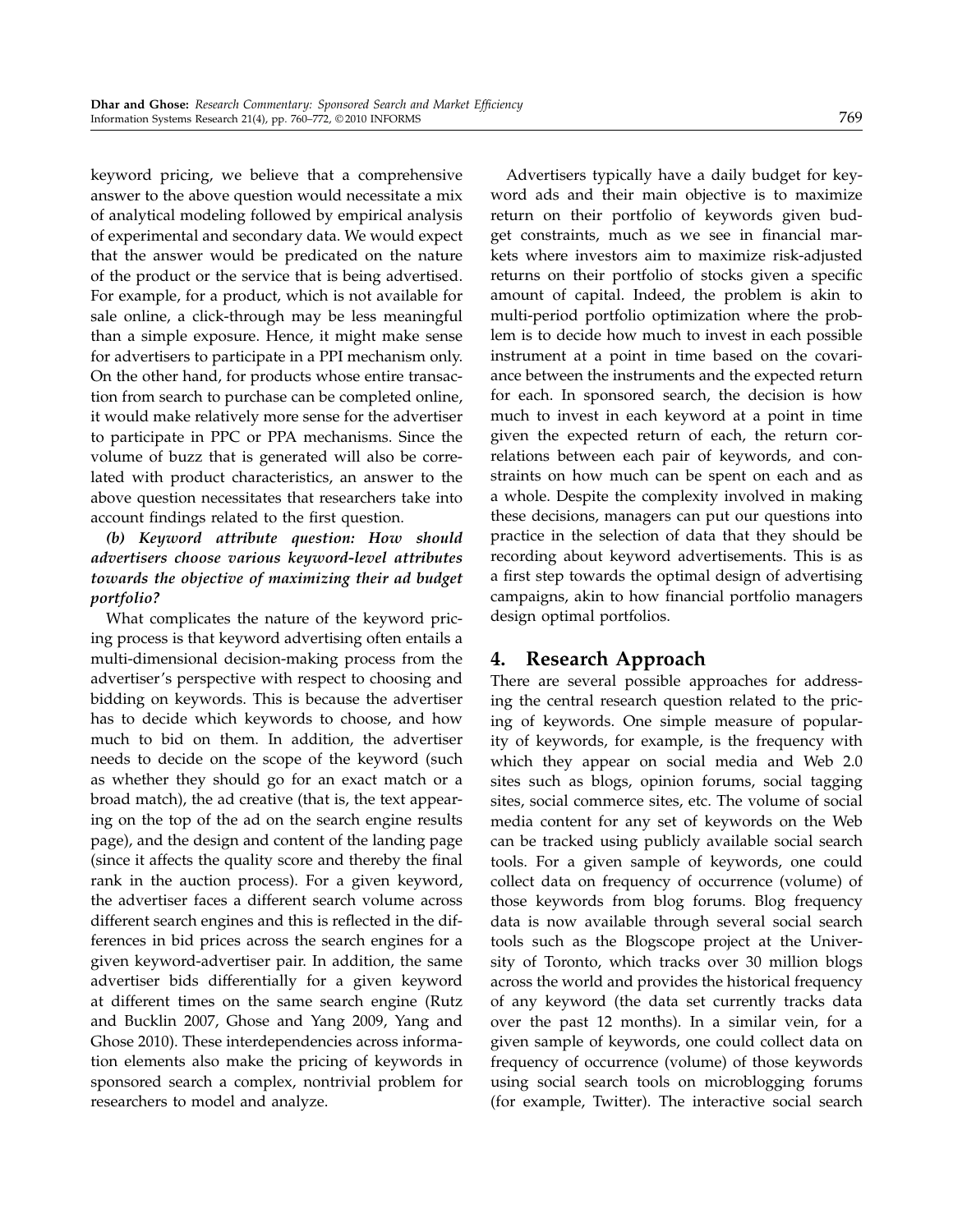tool tweetvolume.com enables us to determine how often any keyword or phrase has appeared on a Twitter post in a given day, week, or year from March 2001 to present. Tweetvolume generates the estimates by utilizing resources from Google's search engine and Twitter's open API to capture and compare data points. Another social search tool, Tweetscan enables us to determine the individual users who are talking about a keyword and what they are saying.

It is also possible to record data on various sponsored search advertising metrics for keywords such as the average cost per click, average number of clicks, average number of impressions, extent of advertiser competition, etc., on search engines such as Yahoo, MSN Live, and Google. This time-series data can be used to identify variation within keywords over time and test for the association between social media and sponsored search advertising. Aggregate-level sponsored search data of this kind are now available through the Microsoft Ad Center as well as through the keyword-pricing tool on Google. The Ad Center tool provides access to panel data that has both time-series and cross-sectional variation in the abovementioned sponsored search metrics for a sample of keywords. Such data can be used to examine if the volume of social media for specific keywords shows an association with the prices advertisers are willing to pay for these keywords in search engines.

One could also examine if the volume of different kinds of UGC across different social media sites is correlated with the potential market size of these keywords, where market size is estimated on the basis of the number of clicks or the number of impressions for those keywords across advertisers. Based on our central thesis, we expect this correlation to increase on average as the market becomes more efficient, i.e., the time lag between the generation of new information and its impact on advertiser competition and bid prices goes down. A particularly useful website for publicly available data on the comparative volume of keywords appearing on different social media sites is Virtue.com. This company analyzes online conversations on a variety of social networks, blogs, status update sites (i.e., microblogs), and photo- and videosharing sites on a daily basis. A series of algorithms are applied to reflect the frequency of usage, the size of the social media environment, and the magnitude

of the conversation. The result is a numeric score for each brand known as the Vitrue Social Media Index (SMI). Future research can study the correlations between this score and various metrics (such as bid prices and click-through rates) in sponsored search.

It is important to note that in any empirical estimations that are conducted along the lines proposed above, it would be critical to control for past demand of that keyword on the search engine, and then draw conclusions. Said simply, given that past demand is likely to be an excellent predictor of current and future demand, a researcher would need to control for past popularity of that keyword on the search engine. One useful measure of popularity is the volume of search queries for a given keyword on a search engine. The idea is that a higher search volume for a given keyword reflects a higher level of consumer interest in that keyword, and this past demand is likely to be positively correlated with future demand for that keyword. If markets become more efficient, this would be reflected in a higher level of advertiser interest in sponsoring such keywords. Such keyword search volume data is now publicly available through the Google Trends tool in ready-to-use Excel spreadsheets. Thus, future academic research that aims to examine such time-series correlations about the impact of social media content on keyword pricing would need to directly control for past demand of that keyword on the search engine to make any meaningful inferences.

Are there specific industries where we would expect our propositions to hold particularly well? We expect these to be ones where the time lag between consumer conversations and their implications on firm sales and profitability is relevant. Industries such as media, healthcare, consumer packaged goods, and travel and hospitality industries are among the ones that have been strongly impacted by social media over the last several years and where users tend to influence each other. There have also been several examples from such industries where a small and adverse consumer reaction to a product or service had a snowballing effect on sales. In crisis control or disaster management situations with respect to public relations, tracking consumer conversations and using that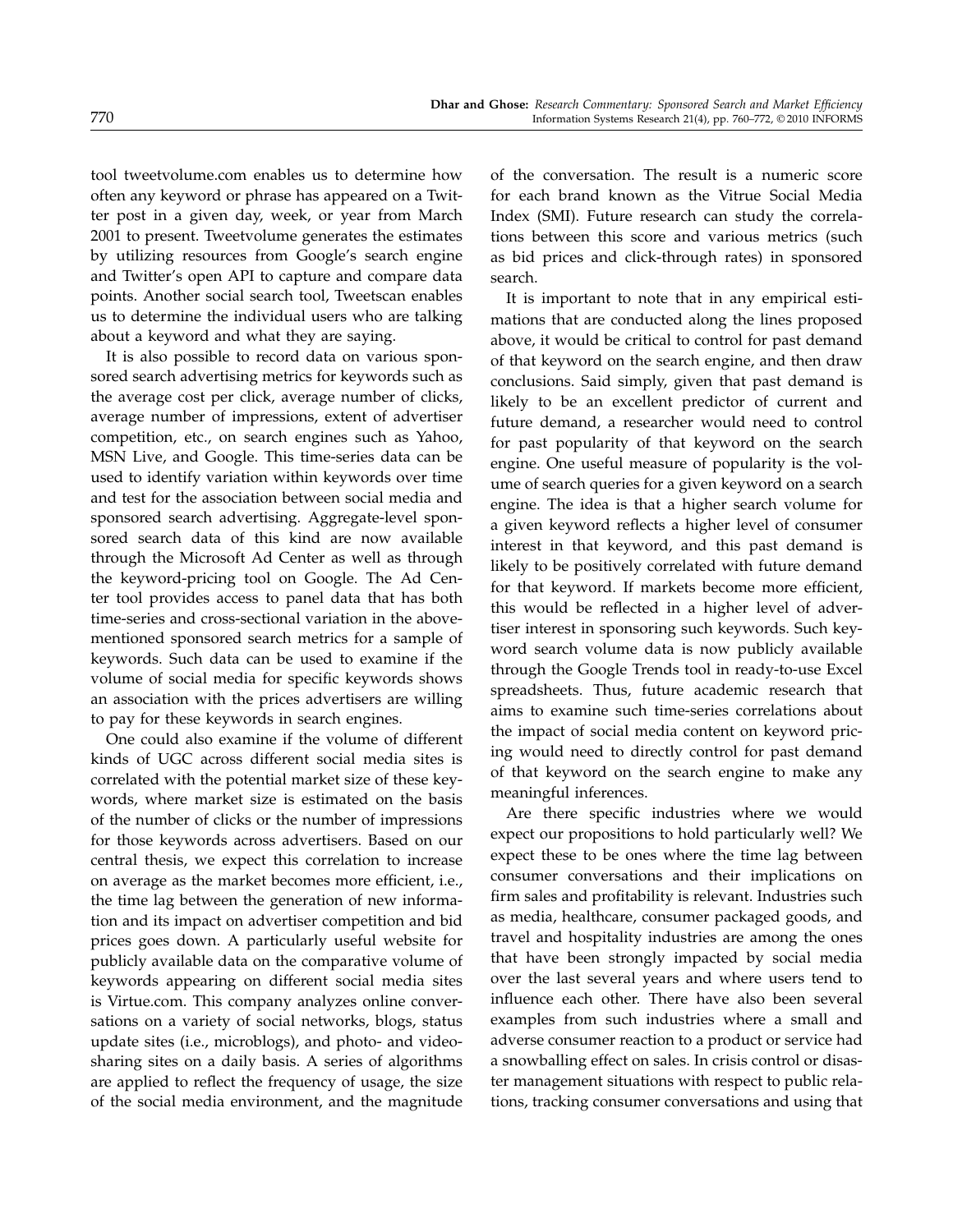data to shape an online advertising strategy for damage control would be very valuable. This is important given that spikes in user-generated content and consumer search queries in search engines can be for positive sentiments as well as for negative sentiments associated with brands or products. Hence, advertisers who use consumer (user-generated) language to shape their ad strategies on the Internet in lieu of or in addition to industry (professional) language will benefit significantly by extracting underpriced keywords.

## 5. Conclusion

Search has come a long way in the last decade. In the pre-Internet era, it was slow and laborious, with each search requiring time and resources. Good information was scarce and locating it was costly. In the Internet era and its associated explosion of information fueled by user-generated content in social media and social commerce platforms, information is plentiful, but the problem is one of filtering the torrent of results that comes at a user who merely type something into a search engine. Modern-day search engines are already quite good at determining user intent and are likely to get even better over time. Because of this, the Internet will continue to expand as a marketing channel where advertisers can be confident of displaying their offerings only when they are likely to match user intent and lead to desired outcomes. Because customer behavior can be tracked, it makes the impact of an advertising campaign or strategy measurable. This fact has transformed sponsored search into a continuous auction market, much like financial markets, where sellers are bidding for "space" on the channel.

A key practical implication of our thesis is that search advertising on the Internet is currently mispriced, because it takes time for the market to absorb new information about keywords—whether they have become more or less valuable. Because of this inefficiency, there are keywords that are cheap to buy relative to their level of interest (i.e., buzz volume) and others that may be overpriced for similar reasons. Due to the mispricing of keywords, there is potential for advertisers to improve their ROI once a good basis for mispricing is identified. In this context, it is worth noting that, similar to financial markets, where algorithmic and systematic trading now makes up a majority of trading activity, it is equally

likely that sponsored search bidding will also become algorithmic as advertisers obtain reliable economic estimates associated with search terms, which feed into the bidding decision. In other words, we can expect trading activity in sponsored search markets to become increasingly sophisticated as advertisers tease out mispricing and value from the markets and are able to measure expected returns more accurately from past data.

Our article resonates well with the emerging phenomenon of social media keyword research (Nelson 2009) which is a new approach to choosing the right keywords and phrases for a firm's search engine optimization strategy. The main premise of this strategy is that a firm tracks the conversations that its customers are having about its brands, its products or its services using a variety of social search tools (for example those available on Facebook or Twitter) and mines them to extract keywords most suitable for their search engine marketing strategy. Said simply, firms track a number of websites where their online community would congregate, and look at the keyword phrases that appear most frequently in the websites' content on a search. Once patterns of usage for certain keywords are visible across websites, it can be informative about what language used in keywords would best resonate with their audience.

We have drawn a parallel between financial and sponsored search markets. The similarities are compelling, but there are also some important differences. Despite the differences, however, financial markets provide a stable and well-understood set of concepts that we have found useful in the analysis of sponsored search markets. The set of questions we have presented in this paper are testable with the data currently available. We expect future research will test these questions and refine them into a more complete theory of search markets.

#### Acknowledgments

The authors thank Yannis Bakos, Foster Provost, V. Sambamurthy, and Bruce Weber for detailed discussions and useful suggestions. Funding for this project was provided by an NYU-Poly Seed Fund grant. The second author also acknowledges the generous financial support from NSF CAREER Award IIS-0643847.